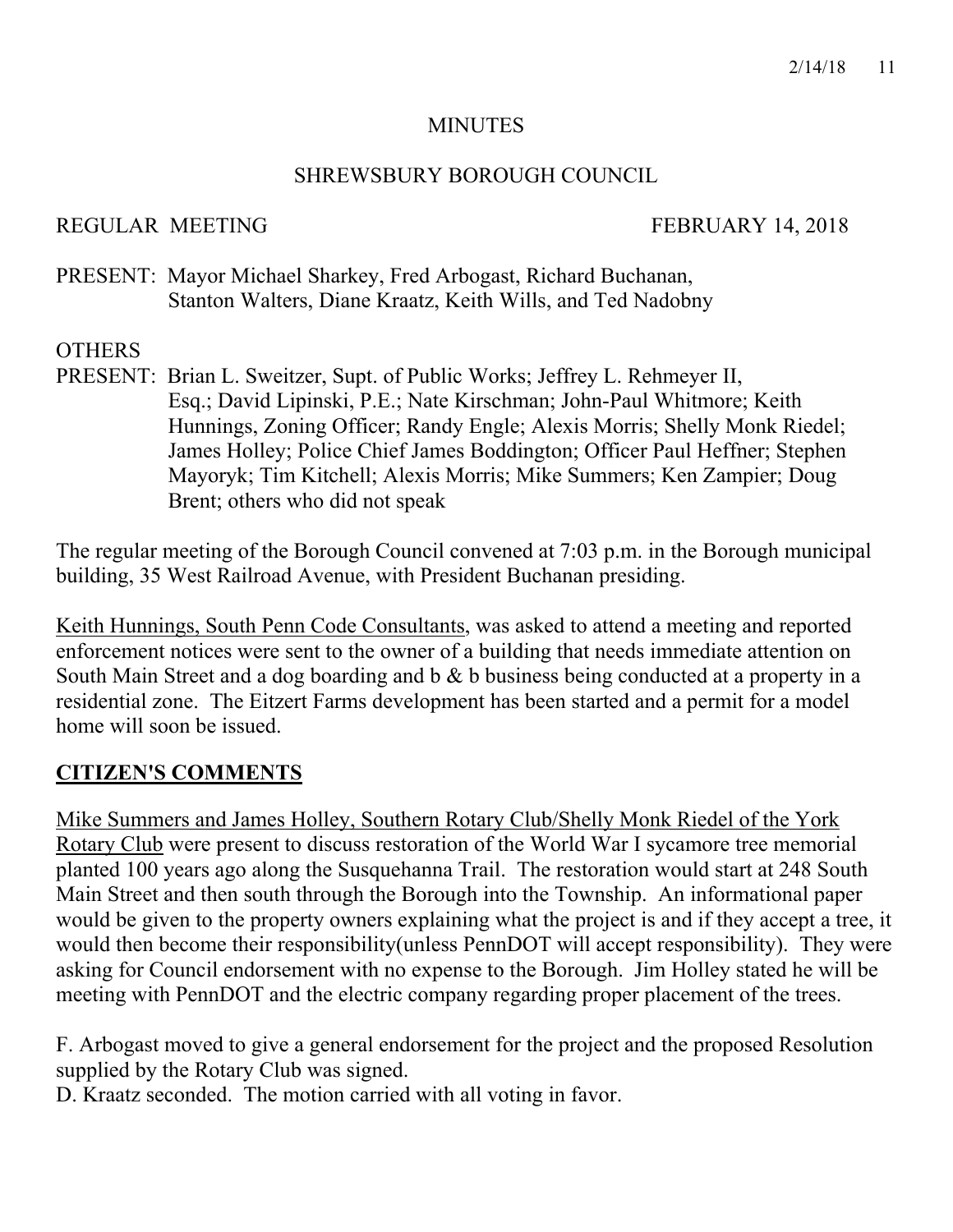Doug Brent asked if the Borough is willing to sell the former library building at 44 South Main Street. A local realtor has been asked to give an appraisal of the value.

Dan Hahn, 14 Covington Drive, spoke about the volume and speed of traffic cutting through Covington Drive between Crosswind Drive and Market Square. There have been 11 accidents in the two years he has lived there. Speed bumps, speed humps, and speed tables, closing Covington Drive at Crosswind Drive, three-way stop intersections and a traffic signal on Main Street and Tolna Road were discussed. Speed cannot be controlled by placing stop signs on a street and a traffic signal costs around \$250,000.00. There is a concern that if a speed table is placed on one street, it could set a precedent for other areas. Mr.Hahn stated his belief that the portable speed tables are noisy. A traffic calming class was recently held and now a Committee needs to be formed; Mr. Hahn agreed that he would be a part of that Committee. Chief Boddington stated his Department does not have the tools to perform speed enforcement but he offered to have officers posted in this area more frequently. A traffic study was done two years ago and Supt. Sweitzer stated it should be done again. Nate Kirschman stated the Radar bill is stalled in the House Transportation Committee, S.B. 251. Residents should contact Rep. Phillips-Hill's office to voice their concern.

# **APPROVAL OF MINUTES**

The minutes of the January 2 and 17 meetings were approved by mutual consent by those who were at that meeting.

# **APPROVAL OF EXPENDITURES AND REPORT OF ACCOUNTS**

F. Arbogast moved to approve the bill list for December: general account check numbers 1844 thru 1890; water account: check numbers 1327 thru 1336; sewer account numbers 1204 thru 1210; highway aid: check number 928 and to approve the financial reports for December. D. Kraatz seconded. The motion carried with all voting in favor.

F. Arbogast moved to approve the bill list for January: general account numbers 1891 thru 1957; water account: check numbers 1337 thru 1357; sewer account: check numbers 1211 thru 1219; highway aid: check numbers 929 through 931.

D. Kraatz seconded. The motion carried with all voting in favor.

# **APPROVAL OF PAYROLL REGISTER**

F. Arbogast moved to approve the January 2, 15, and 29 payroll registers.

S. Walters seconded. The motion carried with all voting in favor.

# **SUBDIVISION AND LAND DEVELOPMENT BUSINESS**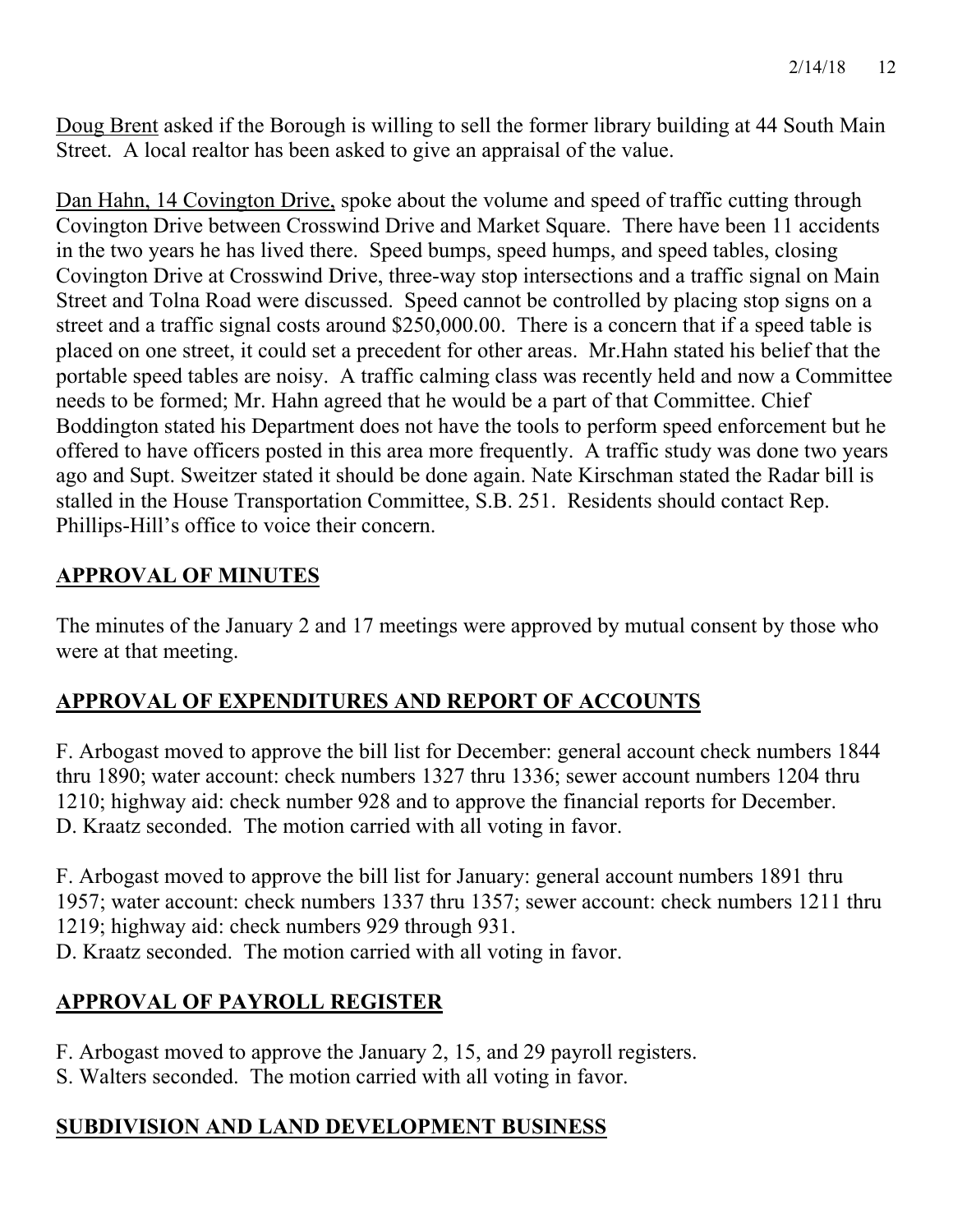It was noted there will be a March 13 staff review meeting to discuss 95 and 99 East Forrest Avenue property development.

#### **Codes Enforcement**

There were two permits issued in December and two permits issued in January.

#### **Southern Regional Police Department** – Mayor Sharkey and R. Buchanan

Mayor Sharkey reviewed the November and December reports and the PPUs are in line with what we agreed to pay for. New Freedom Borough gave notice on January 3, 2018, that they are withdrawing from the Southern Regional Police Department effective December 31, 2018. There was a large crowd of residents at the New Freedom Borough Council meeting on February 12 who urged the New Freedom Borough Council to stay with the Southern Regional Police Department and keep the current police presence in the Borough. They passed a motion to present a letter to the Commission with more ultimatums. Both Shrewsbury and Stewartstown Boroughs agreed to a five year commitment to promote growth of the Department and Glen Rock Borough committed to three years. New Freedom Borough announced a continuation meeting for Wednesday, February 21 at 8:30 a.m. when most residents are at work.

#### **Water & Sewer** – Supt. Sweitzer

#### Meadow Well Permit Renewal

There will be a meeting with the Susquehanna River Basin Commission on Friday, February 23 about re-permitting the Meadow Well. Because of a good chance of bog turtle presence, the costs to renew the permit will be higher.

#### Private Well Ordinance

The Township heard from residents at the February 7 meeting and the Supervisors are to vote on the ordinance at the March 7 meeting. Randy Engle, 4 Strawberry Road, stated he felt there are more than 284 residents served by Shrewsbury Borough Water Company in the Township. He questioned why there are gas tanks in a wellhead zone and was informed that those businesses are grandfathered and are monitored. The brief, annual questionnaire that will be sent to all addresses who have private wells in the Township that are in a wellhead protection zone was reviewed and minor corrections were made. A well closing procedure will be put in writing. Mr. Engle reiterated his complaint against private wells having to be abandoned, capped and sealed when real property is transferred to a new owner.

T. Nadobny entered the meeting at 8:30 p.m.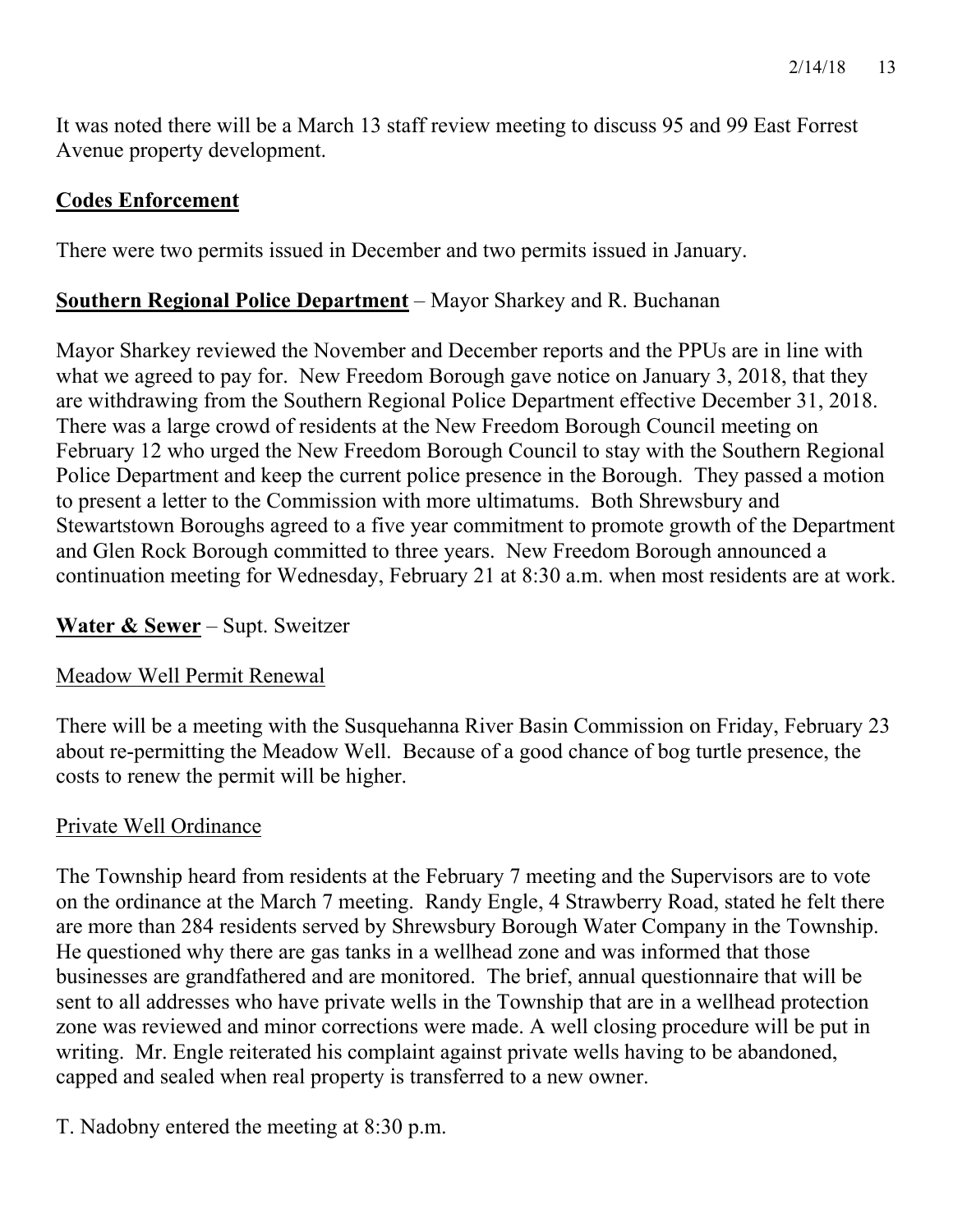# SCADA

Communication was lost with two wells during the extremely cold weather in January. South Penn Communications assessed the situation and felt the home base could be upgraded with Superflex cable and wide band antenna at a cost of \$3,163.50.

S. Walters moved to authorize the work be done at a cost not to exceed \$3,163.50.

D. Kraatz seconded. The motion carried with all voting in favor.

#### Sewer Rate Increase

S. Walters moved to adopt Resolution 2018-3 increasing the sewer rates effective the first quarter of 2018.

F. Arbogast and T. Nadobny seconded. The motion carried with all voting in favor.

### Letter from Shrewsbury Township

T. Nadobny received a letter from Shrewsbury Township asking how to increase the EDU allocations to areas in the Township and the status of the plant expansion. Phil Robinson stated that both Hopewell and Shrewsbury Townships have been speaking directly with New Freedom Borough to purchase capacity.

T. Nadobny moved that discussions begin with both Hopewell and Shrewsbury Townships in order to move efforts to work with developers in the future plant improvements.

S. Walters seconded. The motion carried with all voting in favor.

Eng. Lipinski stated he heard the project will cost around \$5,000,000.00 over a six year time period. The Borough/Authority is responsible for 61%. The decrease in the amount the plant can process was due to NPDES permit changes.

# **Public Roads & Lighting** – M. Sharkey

# North Main Street PennDOT Paving Project

First Energy applied for a PennDOT permit to relocate the electric poles on North Main Street as part of a safety and road improvement project at no cost to the Borough. After the poles are relocated, the Borough will excavate the curb and install new curbing three to five feet from the existing curb to allow for a more gradual drop off in the shoulder area for PennDOT to repave the roadway to the new curb. The Borough will trim/remove four trees in the project area and then First Energy would move the poles in April.

K. Wills entered the meeting at 8:58 p.m.

#### Winter Costs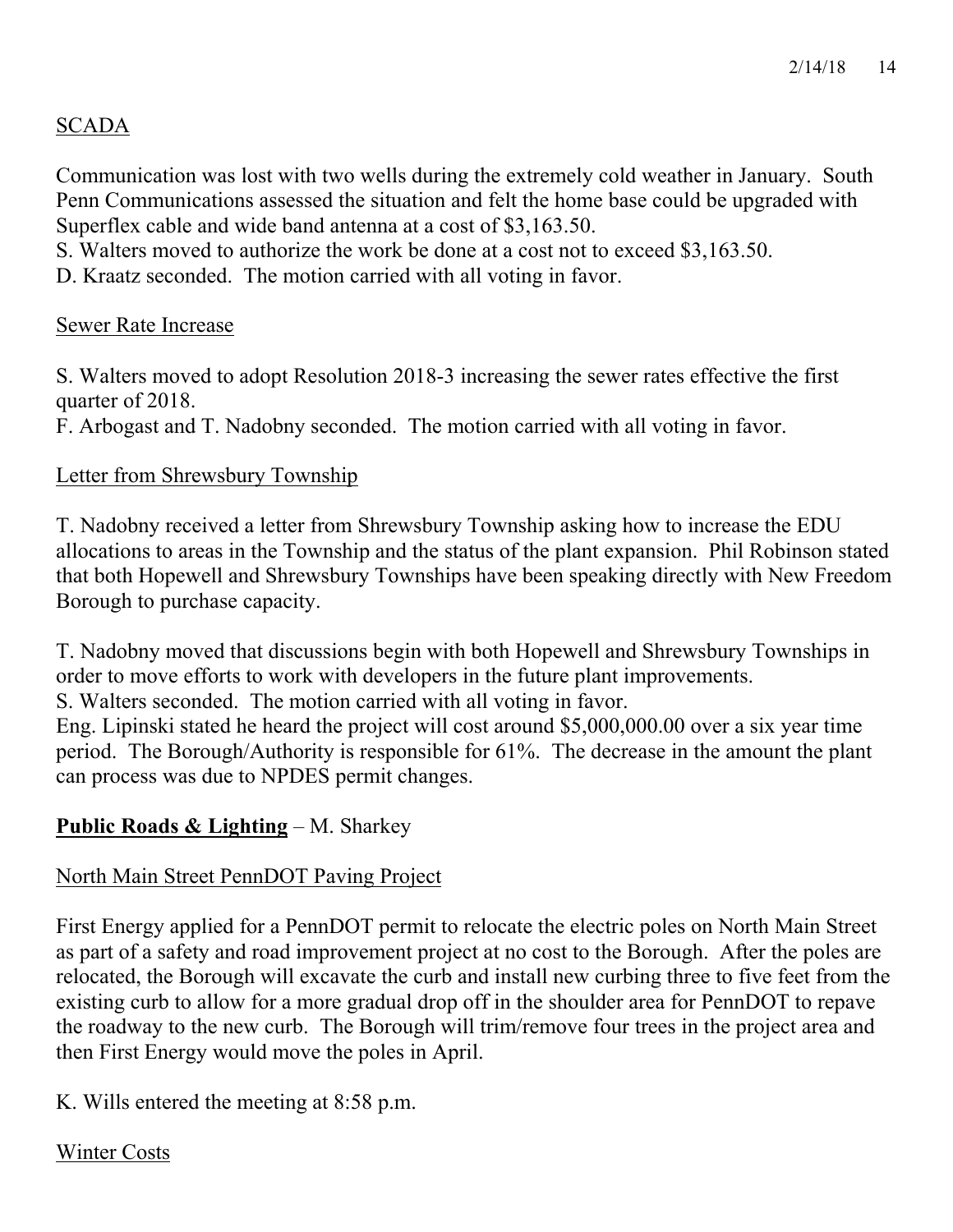To date, \$18,500.00 was spent on road salt.

# **Public Lands, Buildings and Finance** – F. Arbogast

# Scout House Repair

The scouts were going to replace some T111 siding with vinyl siding but couldn't do the work because it snowed. A reimbursement check was sent to the scouts in the amount of \$334.41.

S. Walters moved that the scouts be authorized to replace the T111 at the Scout House with vinyl siding and to reimburse the scouts the amount of \$334.41. K. Wills seconded. The motion carried with all voting in favor.

# **ENGINEER'S REPORT**

# 2017 Waterline Replacement Project

MACMOR Construction has until May 31 to complete the paving portion of the project.

# DCED Water Line Grant

Eng. Lipinski and Supt. Sweitzer are working on a grant application to replace the water lines on Woodland Drive and Essex Circle Drives in the amount of \$432,497.00 with 15% matching funds.

F. Arbogast moved to adopt Resolution 2018-2 authorizing the application and the signing of the appropriate applications, letters, etc. in connection with the grant application. T. Nadobny seconded. The motion carried with all voting in favor.

# PennDOT Driveway Ramps

Eng. Lipinski is still waiting for the return of the driveway permit applications and checks.

#### PennDOT Main Street Curb

Eng. Lipinski asked for an on-site meeting with the PennDOT permit section to help with the permit approval.

#### Apple Tree Court Stormwater Basin Discharge

The work will be done after soil conditions are more favorable.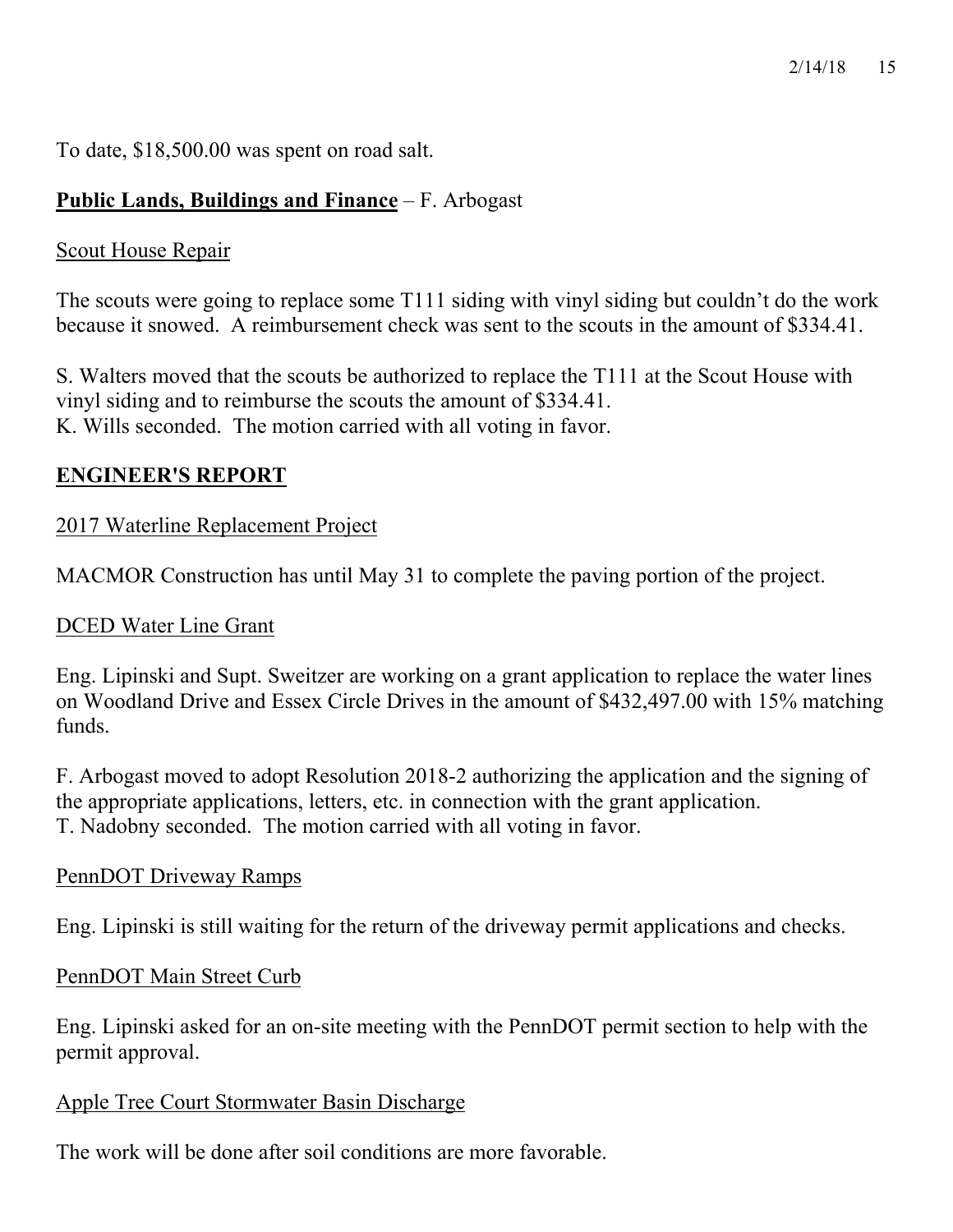#### Eitzert Farms Subdivision PennDOT Applications

Approvals for permits for the Water Company connection and the Municipal Authority connection were forwarded to the office. The developer has also obtained a temporary construction entrance permit for access from Railroad Avenue until the local street HOP is approved by PennDOT.

#### PennDOT Exit 4 Stormwater Management

The engineer has asked for a March 28 wellhead protection meeting to discuss the project.

#### Deer Creek Pump Station Wet Well Expansion

Eng. Lipinski's office is working on the contract documents for bidding and construction this year.

#### 95 and 99 East Forrest Avenue

The engineer will be presenting a sketch plan for the March 13 staff review for an Aldi's food market and a small strip shopping center.

#### **SOLICITOR'S REPORT**

#### Stewartstown Railroad Company and Omega Rail Management, Inc.

Inconsistent invoices keep coming monthly and there has been no response to Sol. Rehmeyer's letter dated December 8, 2017.

#### Borough Street and Sidewalk Issue

Sol. Rehmeyer researched whether the Borough is liable for someone walking on a street where no sidewalks are present and the initial research found that the Borough would not be liable.

Increase in Bidding Limits for 2018

Purchases or contracts exceeding \$20,100.00 require advertisement for bids; those that range from \$10,900.00 - \$20,100.00 require three written or telephonic quotes.

44 South Main Street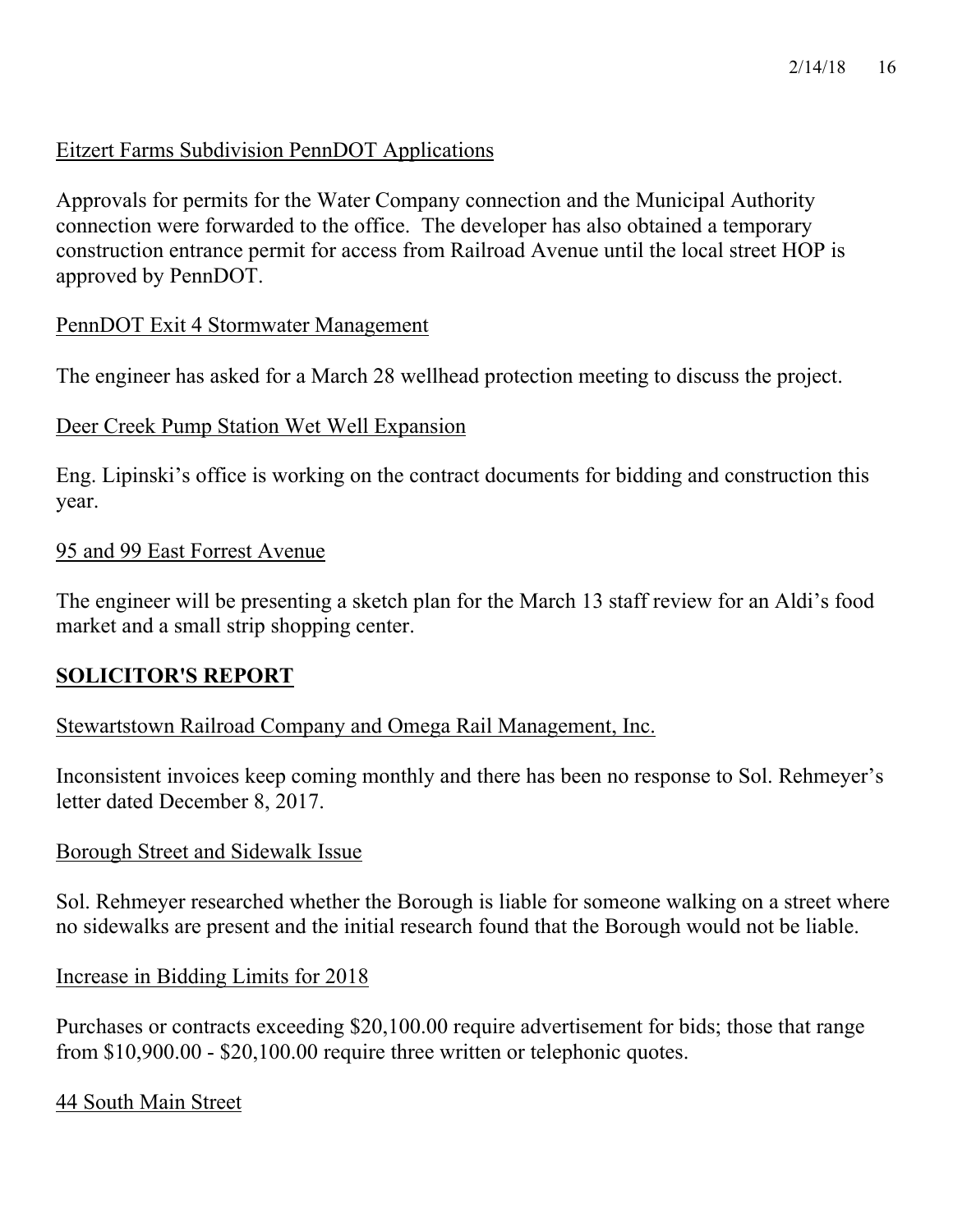If the building is going to be sold, it will most likely have to go through the bid process per the Borough Code.

# **Council Vacancy**

Resumes and letters of interest were received from Stephen Mayoryk and Tim Kitchell. Stephen currently serves on the Planning Commission and the Municipal Authority. Both gentlemen gave a brief synopsis of their education and experiences.

T. Nadobny moved to appoint Stephen Mayoryk to the Council vacancy given his time and tenure in serving on the Commission and Authority. K. Wills seconded. The motion carried with all voting in favor. At this time, Stephen Mayoryk resigned from the Municipal Authority.

# Vacancy on Wellhead Protection Committee

Alexis Morris and Randy Engle submitted resumes and letters of interest for the vacancy. Mr. Engle is a resident of Shrewsbury Township and based on Resolution 2011-1, only two Township Supervisors can serve on the Committee. Alexis is a Borough resident and a member of the traffic calming committee.

- S. Walters moved to appoint Alexis Morris to the Wellhead Protection Committee.
- T. Nadobny seconded. The motion carried with all voting in favor.

**Executive Session** – an executive session was called at 9:33 p.m. to discuss a police personnel matter. The meeting was reconvened at 9:52 p.m.

# **Public Safety, Welfare and Personnel** – F. Arbogast

# SCEMA

S. Walters stated a meeting was scheduled but there was not a quorum.

# Request for Fire Police Assistance

Dallastown Borough, on behalf of its fire company, sent a letter asking for assistance from the Shrewsbury Volunteer Fire Company Fire Police at their events should the need arise. Sol. Rehmeyer will prepare a supplemental resolution to add to the resolution adopted last year.

# **Secretary's Report** – C. Bosley

**York Adams Tax Bureau** – M. Sharkey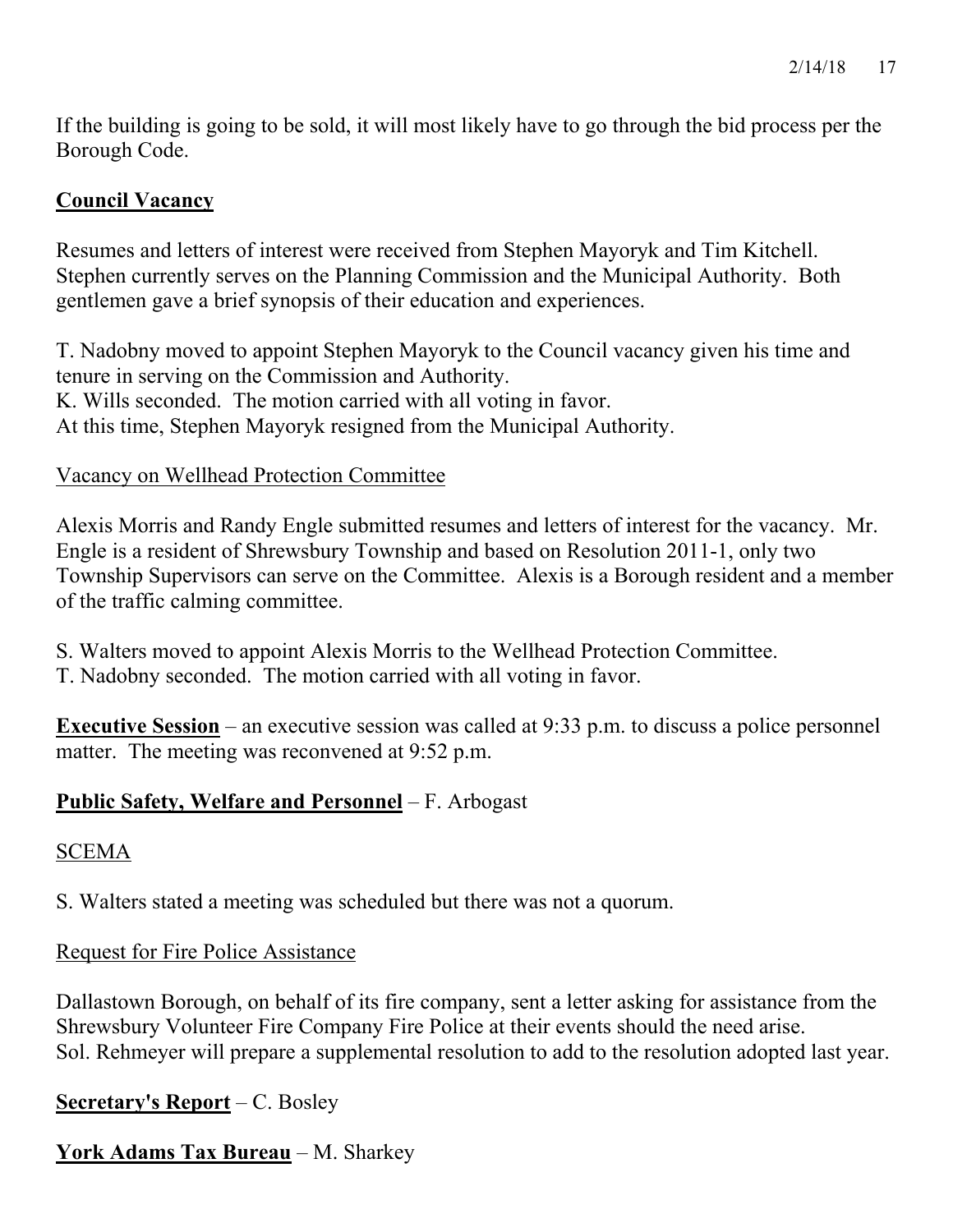M. Sharkey reported the Borough will receive unallocated funds this year from 2011. M/ Sharkey reported that the Bureau collects over \$222,000,000.00 in earned income taxes, and over 96% are allocated.

# **Subdivision, Land Development and Zoning** – D. Kraatz

#### **Planning Commission** – D. Kraatz

### **UNFINISHED BUSINESS**

### **NEW BUSINESS**

#### Issue Control Sheet

K. Wills stated he spoke with Rep. Kristin Phillips-Hill and she will be scheduling a meeting to discuss sidewalks in the near future.

#### PSAB Training Class

There is a training class on March 15 on Writing Effective Grant Proposals.

F. Arbogast moved to approve training attendance for those interested in attending. T. Nadobny seconded. The motion carried with all in favor.

#### Battery Backup for Traffic Signals

F. Arbogast stated we should consider applying for an ARLE grant to obtain a battery backup for the traffic signal at Market Square.

#### Fireworks Ordinance

T. Nadobny stated that since Pennsylvania residents can purchase the large fireworks that we may want to think about tightening our fireworks ordinance. The solicitor will be investigating.

# **COMMUNICATIONS**

Mayor Sharkey read the thank you note received from retired Mayor Schnabel for his surprise retirement gathering.

# **ADJOURNMENT**